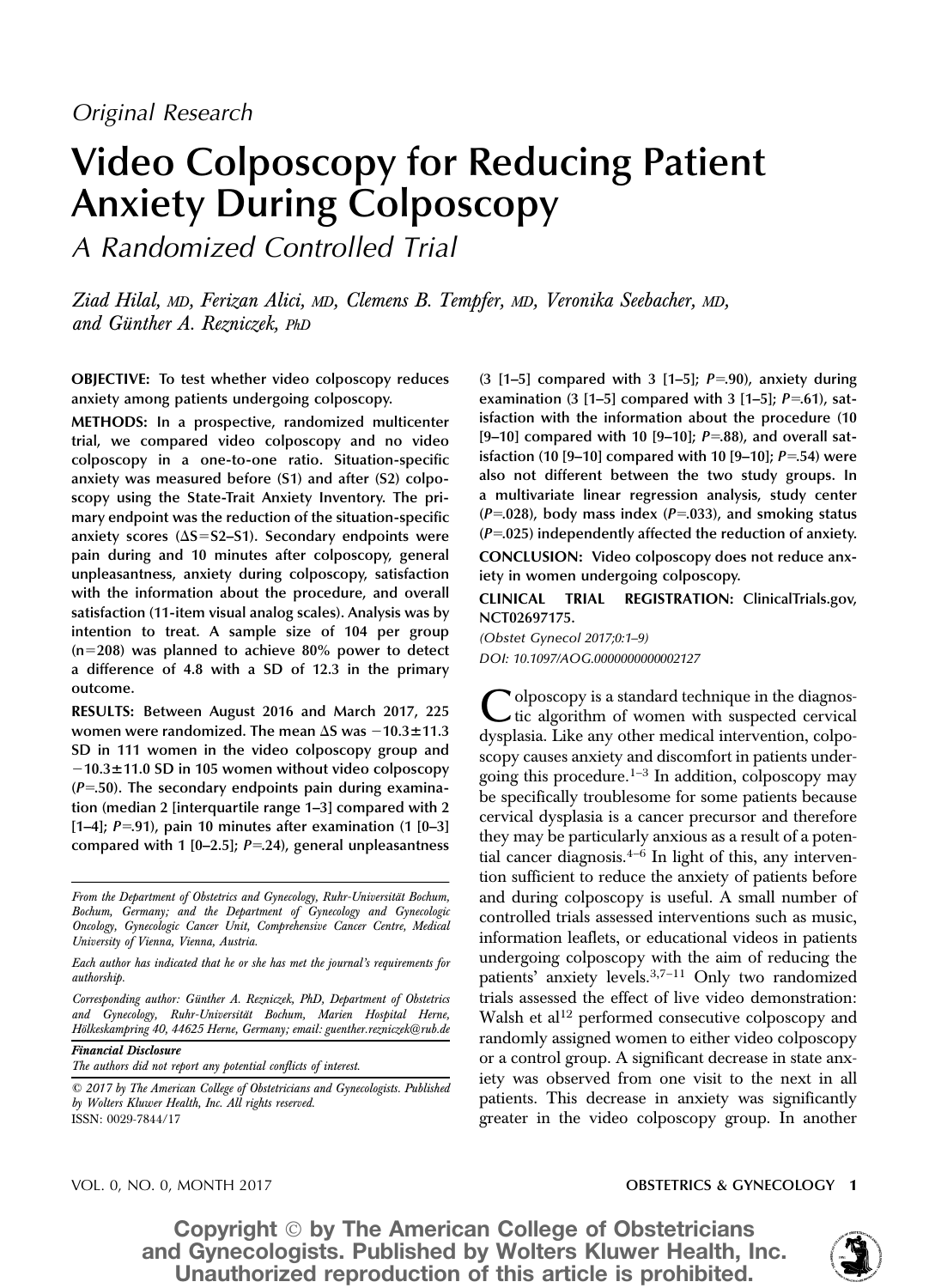study, Kola et al<sup>13</sup> showed that video colposcopy reduced blood pressure (as a proxy of distress), but only in a subgroup of women with a coping style that is characterized by scanning for threatening cues and information-seeking and typically results in better psychological outcomes when detailed sensory and procedural information is presented.

Based on these data in the literature, video colposcopy may be an appropriate intervention to alleviate the level of anxiety among patients undergoing this procedure. To test this hypothesis, we performed a randomized trial to test whether video colposcopy reduces the level of anxiety among patients undergoing colposcopy.

## **MATERIALS AND METHODS**

This is a prospective randomized multicenter trial, which was carried out at the Department of Obstetrics and Gynecology, Ruhr-Universität Bochum, Bochum, Germany, and the Institute of Cytology and Immune Cytochemistry ZYDOLAB, Dortmund, Germany, in a population of women referred to these institutions for colposcopy as a result of cervical abnormalities obtained by cytologic screening. The Department of Obstetrics and Gynecology represents a hospital setting, and the Institute of Cytology and Immune Cytochemistry represents a doctor's office. Approval for this study was obtained by the Ruhr-Universität Bochum medical faculty's ethical review board (registration number 5609-16; date of approval April 6, 2016). The trial was registered with [ClinicalTrials.gov](http://ClinicalTrials.gov) (NCT02697175). All participating women gave written informed consent before study inclusion.

Women could participate only if this was the first colposcopy they had undergone and if they were between 18 and 80 years old. Further reasons for exclusion were pregnancy, presence of a language barrier, a previous oncologic disease, human immunodeficiency virus infection, or a known anxiety disorder or depression.

Sample size calculations were based on the expectation of a similar effect as observed by Chan et al<sup>7</sup> who investigated the effect of music on anxiety during colposcopy. They found mean situational State-Trait Anxiety Inventory scores of  $39.4 \pm 10.9$ and  $44.2 \pm 12.3$  in the study and control groups, respectively. Based on a difference of 4.8 and a SD of 12.3, an  $\alpha$  of 0.05, and power of 0.8, we calculated that 104 women per group were required (120 assuming a 15% dropout rate). Separate allocation lists were prepared for both sites by use of a computerized randomization tool. The random allocation sequence (block size four, randomization ratio one to one) was

performed by a member of staff not involved in the study who inserted the allocation slips into consecutively numbered, opaque envelopes.

Two senior gynecologists (both male) with extensive experience in colposcopy and a very similar style of patient interaction performed the examinations, one in each center. The number of colposcopists was limited to minimize potential bias. The standardized procedure was as follows: before any contact with the senior gynecologists, another gynecologist who did not perform the examinations and did not take part in the analysis of this study informed women of the study. The women, who agreed to participate in the study and provided written consent, completed the German version of the State-Trait Anxiety Inventory.<sup>14</sup> The State-Trait Anxiety Inventory originates from Spielberger et al<sup>15</sup> and consists of 40 items, each with four answers, which are grouped into two scales that measure baseline (trait) and situational (state) anxiety. The processing time takes approximately 4– 6 minutes for each questionnaire. A higher score indicates higher anxiety, and a State-Trait Anxiety Inventory state cutpoint of 39–40 is usually set to detect clinically significant symptoms.<sup>16</sup> The scores from the questionnaires completed before the colposcopy are denoted T (trait) and S1 (state).

To ensure a standardized level of medical information, all women then received an information leaflet providing details about cervical cancer and its precursors, the biology of the human papillomavirus, and information concerning the subsequent colposcopic examination. If questions remained, women could ask the senior gynecologist before the onset of the examination. Randomization envelopes were opened by the assisting nurse just before the start of the examination. Patients were not blinded to their group assignment as a result of the study design. Each woman assigned to the experimental group (group 1, "video colposcopy") could observe her colposcopic examination from the moment the speculum was placed to visualize the cervix. The examination was presented in real time on a high-end light-emitting diode television with a 45-inch screen size fixed to the wall at a distance of approximate 6 feet from the head of the study participant. The sequence of the examination was standardized: first, samples for Pap test and human papillomavirus testing were collected using a cervical brush device. Then, the cervix was examined in its native condition for 1 minute and for at least 3 minutes after applying a 3% acetic acid solution with a cotton swab. Three levels of magnification were used  $(\times 7.5, \times 15, \text{ and } \times 30)$ . The colposcopic findings were discussed with the patients watching



<sup>2</sup> Hilal et al *Video Colposcopy and Anxiety* **OBSTETRICS & GYNECOLOGY OBSTETRICS & GYNECOLOGY**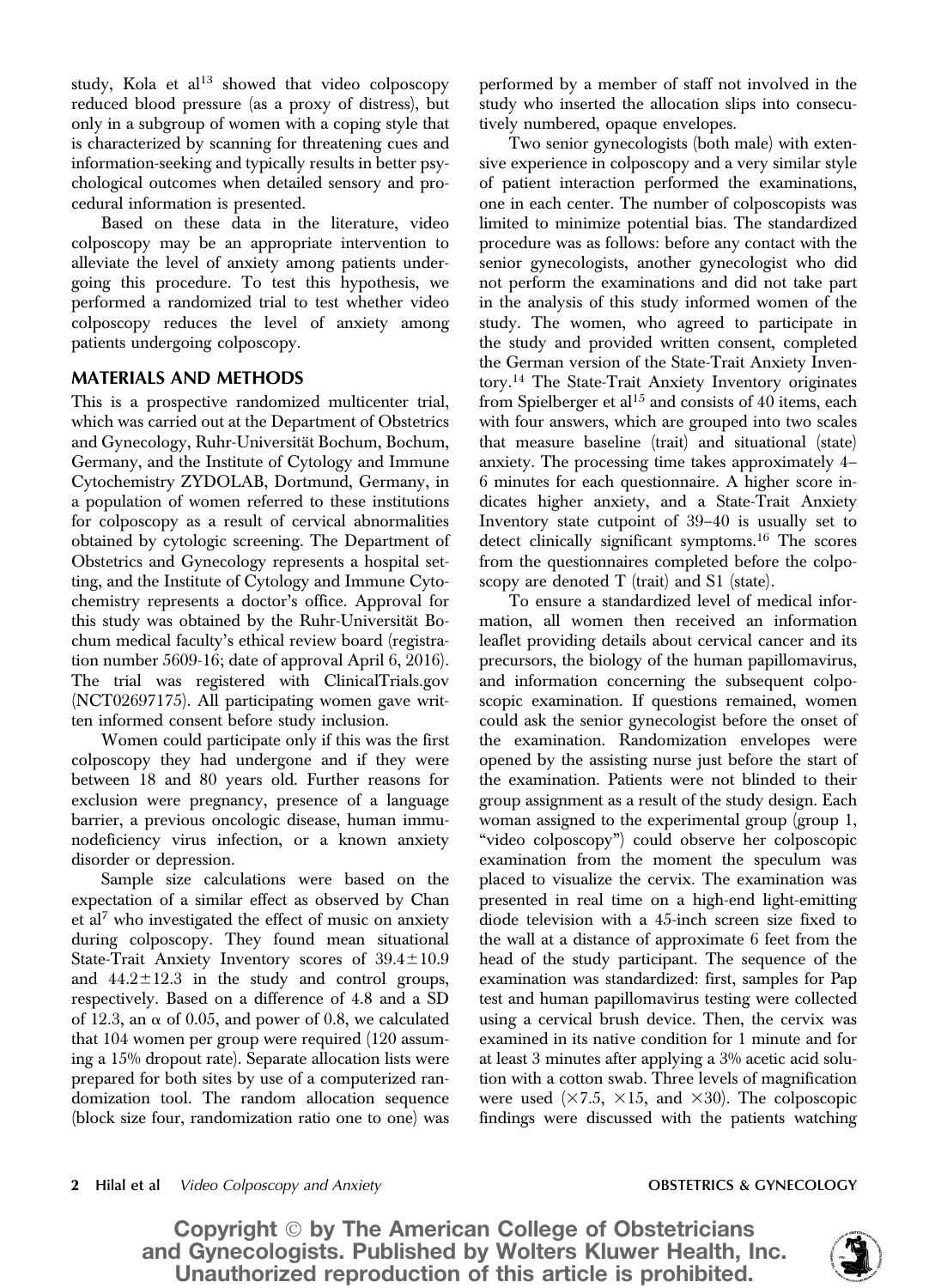the video feed. The television screen was switched off before any cervical biopsies of potentially dysplastic lesions were performed. The number of biopsies was at the discretion of the colposcopist. Endocervical curettage was performed after biopsy in case of a type 3 transformation zone or in cases of apparent or suspected endocervical abnormalities. Lugol's solution was not routinely applied. The colposcopic examination was assessed according to the 2011 colposcopic terminology of the International Federation for Cervical Pathology and Colposcopy.<sup>17</sup> We did not use any hemostatic agents after colposcopy and immediately removed the specula after the examination. Women assigned to the control group (group 2, "no video colposcopy") did not watch their examinations on the television screen, and any findings were discussed with them only after the procedure was completed. The other procedural steps were identical.

After the examination, all women filled out the State-Trait Anxiety Inventory state questionnaire once more to reevaluate their situational anxiety (score S2). In a further questionnaire, all women were asked to score on 11-item visual analog scales: their pain levels during  $(Q1)$  and after  $(Q2)$  colposcopy (both: 0, "no pain" to 10, "worst imaginable pain"), how unpleasant the examination was for them  $(Q3; 0, 0)$ "not at all unpleasant" to 10, extremely unpleasant"), the level of their anxiety during the examination  $(Q_4;$ 0, "no anxiety at all" to 10, "worst imaginable anxiety"), their satisfaction concerning the medical consultation  $(Q5)$ , and their overall satisfaction  $(Q6; \text{both: } 0,$ "maximally unsatisfied" to 10, "maximally satisfied"). Women in the study group (group 1) additionally were asked to answer the following questions (11-item visual analog scale): level of discomfort as a result of the live video feed (Q7; 0, "not uncomfortable at all" to 10, "maximally uncomfortable"), level of anxiety caused by watching the live video feed (Q8; 0, "no anxiety" to 10, "very considerable anxiety"), and how they judged the importance of watching the video feed for understanding their disease (Q9; 0, "not important" to 10, "very important").

The primary endpoint was the change in situational anxiety  $(\Delta S;$  calculated as the difference S2–S1 between the anxiety scores before [S1] and after [S2] the colposcopy). Secondary endpoints were anxiety after colposcopy, pain during colposcopy, pain 10 minutes after colposcopy, general unpleasantness, anxiety during colposcopy, satisfaction with the information about the procedure, and overall satisfaction. Analysis was by intention to treat.

Descriptive statistics are reported using means and SD for normally distributed data and median and interquartile range for data not meeting this assumption. Accordingly, statistical analysis was performed using parametric  $(t$  test) or nonparametric tests (Mann–Whitney U test). To compare rates and proportions, the  $\chi^2$  test was used. All P values are twotailed and  $P<.05$  was considered statistically significant. Multiple linear and logistic regression analyses were performed with the difference in State-Trait Anxiety Inventory state scores before and after the examination  $(\Delta S)$  as the dependent variable and study group, study center, age, body mass index (BMI, calculated as weight  $(kg)/[height (m)]<sup>2</sup>$ ), parity, presence of allergies, smoking behavior, and level of education as the independent variables. This selection of potential confounders was based on the hypotheses that age, parity, and educational level may be good proxies for a more experienced and relaxed approach to medical investigations such as colposcopy and may thus potentially influence an investigation of procedureassociated anxiety. We chose BMI because women with an elevated BMI may be prone to be more ashamed during an investigation involving nudity and thus have different anxiety levels. Regarding smoking, it is well known that depression is more prevalent in smokers and therefore smoking was regarded as a potential confounder. Finally, we have chosen a history of allergies to be included in the list of potential confounders based on the assumption that allergies are chronic conditions involving frequent medical encounters. Thus, allergy patients may be more relaxed during colposcopy. We used the statistics software package SigmaPlot 12.5 for statistical analysis.

# **RESULTS**

Between August 2016 and March 2017, 275 patients were screened for this study. Forty-six patients did not meet the inclusion criteria and four patients declined to participate before randomization. Therefore, 225 patients were randomized and participated in the study. One hundred fourteen patients were randomized in group 1 (video colposcopy) and 111 patients were randomized in group 2 (no video colposcopy). Nine protocol violations occurred (technical failure of the video camera  $[n=1]$ , patients did not fill out the questionnaire  $[n=6]$ , patient declined participation during colposcopy  $[n=1]$ , colposcopy not performed  $[n=1]$ ). These patients were not included in the final analysis. Thus, 216 patients were included in the analysis. A flow diagram depicting the patents' flow through the study is shown in Figure 1. Patient characteristics according to study allocation are shown in Table 1 and were comparable between the two treatment groups.

VOL. 0, NO. 0, MONTH 2017 **Hilal et al** Video Colposcopy and Anxiety 3

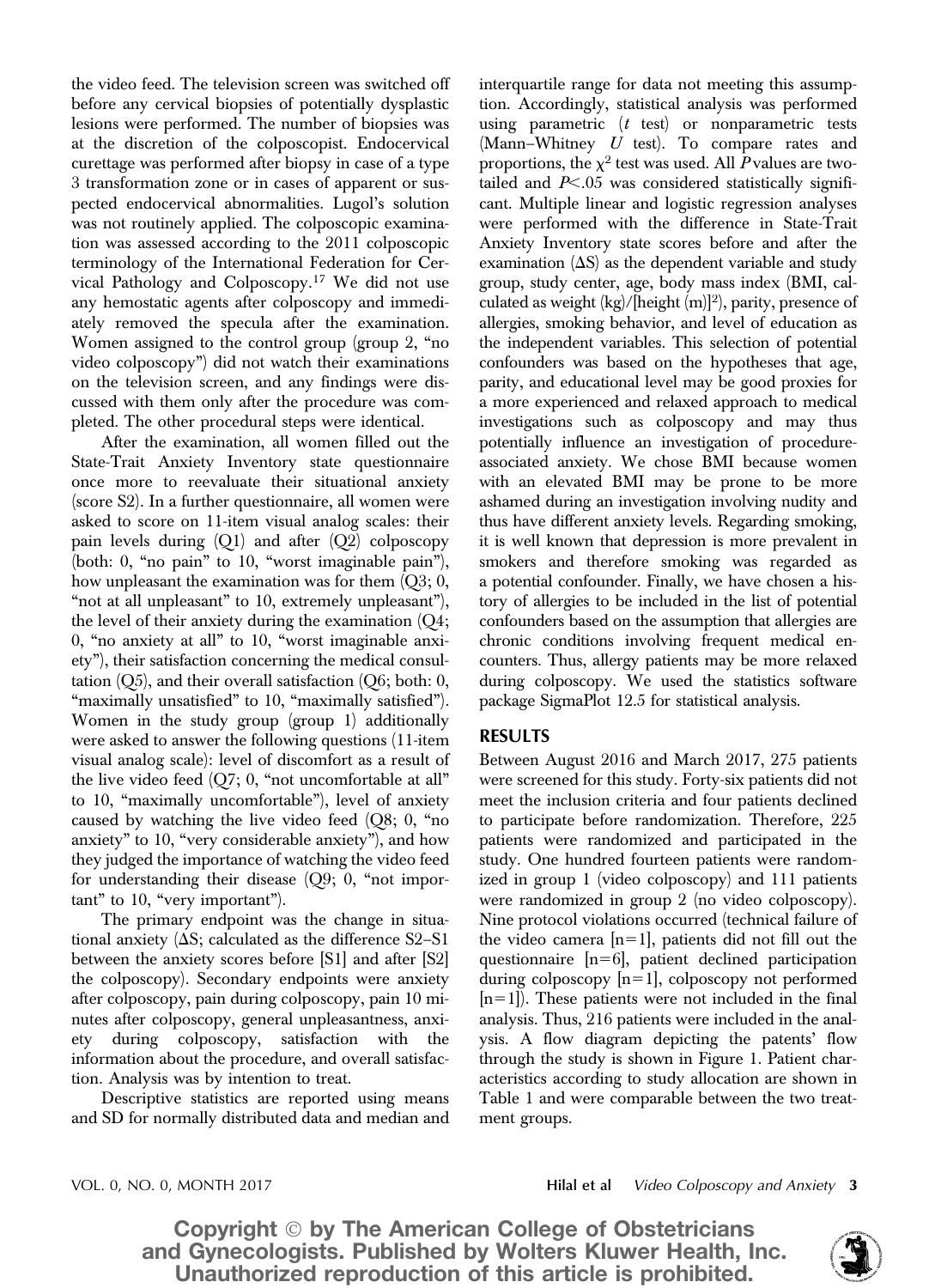

Fig. 1. Study flow diagram. Hilal. Video Colposcopy and Anxiety. Obstet Gynecol 2017.

Table 2 shows a comparison of the primary and secondary endpoints between the two study groups. Specifically, the primary endpoint of this study (the mean reduction of the anxiety scores  $[\Delta S]$  was not different between the two study groups  $(-10.3 \pm 11.3$ SD in 111 women in the video colposcopy group and  $-10.3\pm11.0$  SD in 105 women without video colposcopy;  $P=.50$ . The anxiety scores before (S1; median 51 [interquartile range 42–62] compared with 50 [interquartile range 41–61];  $P=.73$  and after the intervention (S2; 39 [33–50] compared with 40 [33–48];  $P=80$ ) were also not different between the groups. The secondary endpoints baseline anxiety (T; 38 [33-46] compared with 37 [31-44];  $P=$  42), pain during examination  $(2 \t[1-3]$  compared with  $2 \t[1-4]$ ;  $P=0.91$ , pain 10 minutes after examination (1 [0–3] compared with 1 [0–2.5];  $P=$  24), general unpleasantness  $(3 \mid 1-5]$  compared with  $3 \mid 1-5$ ;  $P=.90$ , anxiety during examination  $(3 \mid 1-5]$  compared with  $3 \mid 1-5]$ ;  $P=61$ ), satisfaction with the information about the procedure  $(10 \quad 9-10)$  compared with  $10 \quad 9-10$ ;  $P=88$ ), and overall satisfaction (10 [9–10] compared with 10  $[9-10]$ ;  $P=.54$ ) were also not different between the two study groups. Figure 2 shows box plots of S1, S2, and T anxiety scores in the two study groups.

In a multiple linear regression analysis with  $\Delta S$  as the dependent variable and study group, study center, age, BMI, parity, level of education, presence of allergies, and smoking behavior as independent variables, study center  $(P=.028)$ , BMI  $(P=.033)$ , and smoking status  $(P=.025)$  independently affected the level of anxiety after colposcopy (Table 3). In a multiple logistic regression analysis using the same variables, only smoking status (odds ratio [OR] 1.94, 95% CI 1.07– 3.51;  $P=0.029$ ), but not study group assignment (OR 0.94, 95% CI 0.53-1.67;  $P=.84$ ), study center (OR 1.44, 95% CI 0.81-2.55;  $P = .22$ ), BMI (OR 0.96, 95% CI 0.90–1.03; P=.24), age (OR 0.98, 95% CI 0.95–1.02;  $P=$  28), parity (OR 1.03, 95% CI 0.76– 1.41;  $P=.85$ ), or education level (OR 1.00, 95% CI  $0.85-1.19$ ;  $P=.96$ ) affected the primary endpoint, that is, anxiety level reduction (Table 3).

In addition, we looked at the most anxious and the least anxious patients separately to find out whether these subgroups would selectively benefit from video colposcopy. For this purpose, we compared anxiety levels and the amount of anxiety level reduction in the quartiles with the highest S1 anxiety scores and the lowest S1 anxiety scores. Results are depicted in Table 4. Among the group of the most anxious patients, we found significantly more smokers  $(P=.007;$  Fisher exact test), whereas other patient characteristics such as age, BMI, parity, and education level were similar. Anxious patients had significantly higher anxiety scores both before and after colposcopy. Also, the amount of anxiety reduction  $(\Delta S)$ was significant in both groups, but relatively higher in the group of anxious patients. The study intervention, live video colposcopy, however, did not affect

### 4 Hilal et al *Video Colposcopy and Anxiety* **OBSTETRICS & GYNECOLOGY OBSTETRICS & GYNECOLOGY**

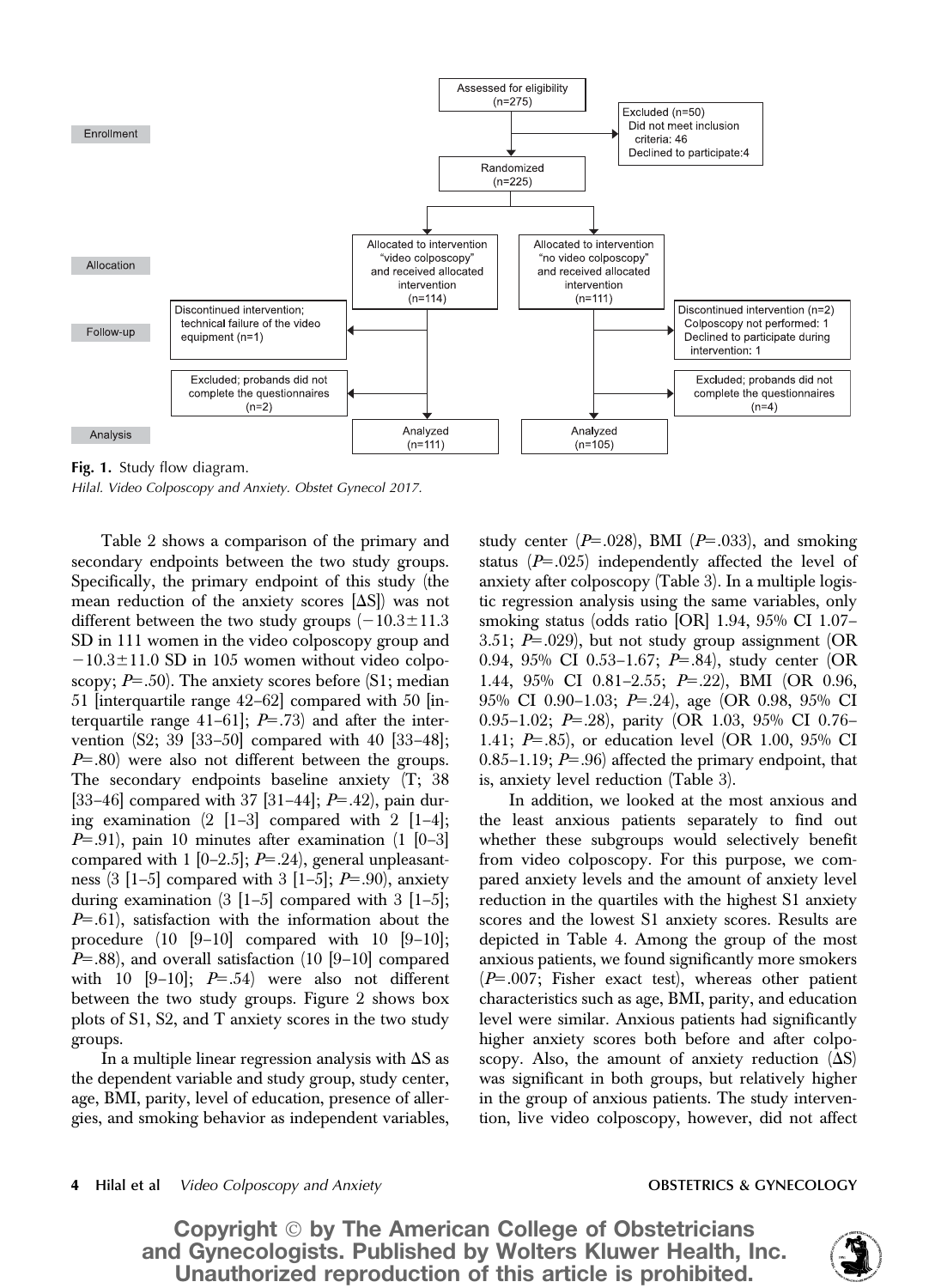| Table 1. Group-Specific Characteristics of Study Participants in Groups 1 and 2 |  |  |  |
|---------------------------------------------------------------------------------|--|--|--|
|                                                                                 |  |  |  |

| <b>Patient Characteristic</b>        | Group 1, Video Colposcopy | Group 2, No Video Colposcopy |  |
|--------------------------------------|---------------------------|------------------------------|--|
| No. of patients                      | 111                       | 105                          |  |
| Age (y)                              | $36.1 \pm 9.5$            | $35.5 \pm 10.8$              |  |
| BMI $(kg/m2)$                        | $23.5 \pm 4.0$            | $24.2 \pm 4.3$               |  |
| Educational level*                   | $4(3-5)$ [4]              | $3(2-6)$ [2]                 |  |
| Insurance status (private/regular)   | 8(7.2)/103                | 9(8.7)/95[1]                 |  |
| Parity                               | $0.94 \pm 1.01$           | $1.00 \pm 1.08$              |  |
| Allergy (yes/no)                     | 42 (37.8)/69              | 46 (44.2)/58 [1]             |  |
| Smoking (yes/no)                     | 51 (45.9)/60              | 59 (56.7)/45 [1]             |  |
| Drug abuse (yes/no)                  | 0(0)/111                  | $2(1.9)/102$ [1]             |  |
| Prescription drug use (yes/no)       | 38 (34.2)/73              | 38 (36.5)/66 [1]             |  |
| Concomitant disease (yes/no)         | 48 (43.2)/63              | 38 (36.5)/66 [1]             |  |
| Complications                        | 1(0.9)                    | 1(1.0)                       |  |
| Type of transformation zone          |                           |                              |  |
|                                      | 85 (76.6)                 | 81(77.1)                     |  |
| $\overline{2}$                       | 16(14.4)                  | 12(11.4)                     |  |
| 3                                    | 10(9.0)                   | 12(11.4)                     |  |
| Referring cytology                   |                           |                              |  |
| ASC-US                               | 2(1.8)                    | 6(5.7)                       |  |
| AGC, endocervical                    | 1(0.9)                    | 0                            |  |
| ASC-H                                | 4(3.6)                    | 3(2.9)                       |  |
| AGC "favor neoplastic," endocervical | 7(6.3)                    | 4(3.8)                       |  |
| LSIL                                 | 36 (32.4)                 | 33 (31.4)                    |  |
| <b>HSIL</b>                          | 60(54.1)                  | 57 (54.3)                    |  |
| Other                                | 1(0.9)                    | 2(1.9)                       |  |
| Colposcopic findings                 |                           | $[1]$                        |  |
| Normal                               | 16(14.4)                  | 17(16.3)                     |  |
| Minor changes                        | 35 (31.5)                 | 29 (27.9)                    |  |
| Major changes                        | 54 (48.6)                 | 56 (53.8)                    |  |
| Suspicious for invasion              | 5(4.5)                    | 0                            |  |
| Nonspecific                          | $\mathbf{0}$              | $\mathbf{0}$                 |  |
| Miscellaneous findings               | 1(0.9)                    | 2(1.9)                       |  |
| Histologic results                   |                           |                              |  |
| Negative for dysplasia               | 24(21.6)                  | 28 (26.7)                    |  |
| CIN I                                | 24(21.6)                  | 21(20.0)                     |  |
| CIN II                               | 13(11.7)                  | 12(11.4)                     |  |
| CIN III                              | 48 (43.2)                 | 40(38.1)                     |  |
| <b>ACIS</b>                          | $\mathbf{0}$              | 2(1.9)                       |  |
| Invasive squamous cancer             | 2(1.8)                    | 1(1.0)                       |  |
| No biopsy                            | 0                         | 1(1.0)                       |  |

BMI, body mass index; ASC-US, atypical squamous cells of undetermined significance; AGC, atypical glandular cells; ASC-H, atypical squamous cells cannot exclude high-grade squamous intraepithelial lesions; LSIL, low-grade squamous intraepithelial lesions; HSIL, high-grade squamous intraepithelial lesions; CIN, cervical intraepithelial lesion; ACIS, adenocarcinoma in situ.

Data are n, mean±standard deviation, median (interquartile range), or n (%). Numbers in square brackets indicate the number of missing values.

 $*$  Educational level, range 1–8 (1=minimum education required by law, 8=postgraduate education).

the amount of anxiety score reduction in both groups ( $\Delta S$  of  $-19.0 \pm 11.3$  compared with  $-21.2 \pm 10.4$ ,  $P=0.47$  in the group of the most anxious patients and  $0.0 \pm 6.8$  compared with  $-2.7 \pm 7.3$ , P=.15 in the group of least anxious patients). This means that anxious patients have high levels of anxiety both before and after colposcopy, but also lose a high amount of anxiety during the course of colposcopy. They do not, however, benefit from watching the colposcopy live feed. The group of the least anxious patients, interestingly, also lost a significant amount of anxiety during the course of colposcopy, although their absolute anxiety levels both before and after colposcopy were low. They also did not benefit from live video colposcopy. Figure 3 shows box plots of S1 and S2 anxiety scores in the most and least anxious quartiles of patients broken down by study group.

Because patients in the two study centers differed in regard to their anxiety levels before colposcopy, we analyzed the two study centers separately. As shown

VOL. 0, NO. 0, MONTH 2017 **Hilal et al** Video Colposcopy and Anxiety 5

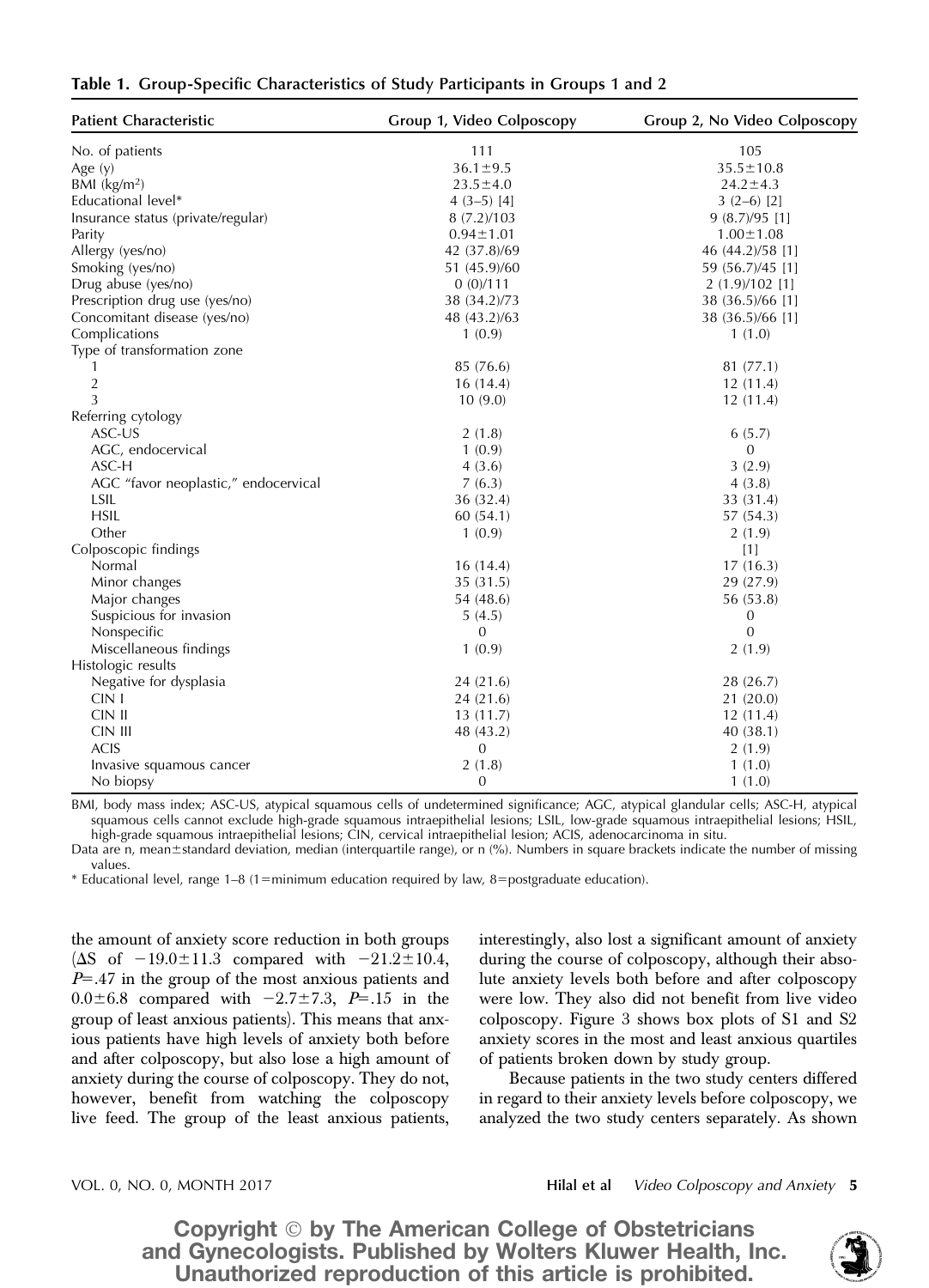|  | Table 2. Primary and Secondary Outcomes |  |
|--|-----------------------------------------|--|
|  |                                         |  |

| Variable                                                                 | Group 1, Video<br>Colposcopy | Group 2, No Video<br>Colposcopy | $P^*$            |
|--------------------------------------------------------------------------|------------------------------|---------------------------------|------------------|
| No. of patients                                                          | 111                          | 105                             |                  |
| STAI-S1 score                                                            | $51(42-62)$                  | $50(41-61)$                     | .73              |
| STAI-S2 score                                                            | $39(33 - 50)$                | $40(33 - 48.5)$                 | .80              |
| $\Delta S$                                                               | $-10.3 \pm 11.3$             | $-10.3 \pm 11.0$                | .50 <sup>1</sup> |
| STAI-T score                                                             | $38(33 - 46)$                | $37(31-44)$                     | .42              |
| Q1: pain during procedure                                                | $2(1-3)$ [2]                 | $2(1-4)$                        | .91              |
| Q2: pain 10 min after procedure                                          | $1(0-3)$ [2]                 | $1(0-2.5)$                      | .24              |
| Q3: general unpleasantness                                               | $3(1-5)$ [2]                 | $3(1-5)$                        | .90              |
| Q4: anxiety during procedure                                             | $3(1-5)$ [3]                 | $3(1-5)$ [3]                    | .61              |
| Q5: satisfaction with information about procedure                        | $10(9-10)[2]$                | $10(9-10)$ [1]                  | .88              |
| O6: overall satisfaction with treatment                                  | $10(9-10)[2]$                | $10(9-10)[1]$                   | .54              |
| Q7: level of discomfort as a result of live video feed                   | $0(0-2.75)$ [3]              | <b>NA</b>                       |                  |
| Q8: level of anxiety caused by watching the live video feed              | $0(0-2)$ [4]                 | NA.                             |                  |
| Q9: importance of video colposcopy for understanding cervical<br>disease | $9(8-10)$ [7]                | NA                              |                  |

STAI, State-Trait Anxiety Inventory; STAI-S1, STAI-S2, situational STAI scores before (S1) and after (S2) colposcopy, respectively;  $\Delta S$ , difference S2–S1; STAI-T, baseline (trait) STAI score; Q1–9, 11-item visual analog scales (see Materials and Methods section); NA, not applicable.

Data are n, median (interquartile range), or mean±standard deviation. Numbers in square brackets indicate the number of missing values. \* Mann–Whitney  $U$  test, unless specified otherwise.<br>† Student t test (one-tailed  $P$  value).





Fig. 2. Box plots showing State-Trait Anxiety Inventory scores for situational anxiety before and after the intervention and scores for baseline anxiety before the intervention in both study groups. Boundaries of the boxes indicate the 25th and 75th percentiles; black lines within the boxes mark the medians. Whiskers and filled circles indicate the 10th and 90th and the fifth and 95th percentiles, respectively. Statistically significant differences are indicated.  $*P<.001$ .

Hilal. Video Colposcopy and Anxiety. Obstet Gynecol 2017.

in Table 5, S1 was higher in center 2 compared with center 1 (median 52 [interquartile range 42–63] compared with 48 [41–57];  $P=.057$  as was the amount of anxiety reduction  $\Delta S$  (mean  $-11.7\pm11.5$  SD compared with  $-8.3 \pm 10.3$  SD; P=.025). This effect appears to be triggered by the setting (doctor's practice [center 1] compared with hospital [center 2]) and in part by the higher rate and higher S1 scores of smokers in center 2. However, in both centers, video colposcopy did not reduce  $\Delta S$ .

Lastly, we asked patients in the live video colposcopy group about their experience with watching the live video feed (Table 2, bottom, questions 7–9). They reported that their level of discomfort resulting from watching the live video feed was negligible (median anxiety level 0; interquartile range 0–2.75) as was their level of anxiety caused by watching the live video feed (median anxiety level 0; interquartile range 0–2). On the other hand, somewhat surprisingly, they rated the importance of the live video feed for understanding the disease very high (median 9; interquartile range 8–10). A corresponding question was not asked of the control (no video colposcopy) group.

# **DISCUSSION**

Women undergoing colposcopy are anxious and interventions aimed at reducing the level of anxiety before and during colposcopy are useful. We performed a prospective, randomized trial comparing video colposcopy and no video colposcopy as

6 Hilal et al *Video Colposcopy and Anxiety* **Call Anxiety** OBSTETRICS & GYNECOLOGY

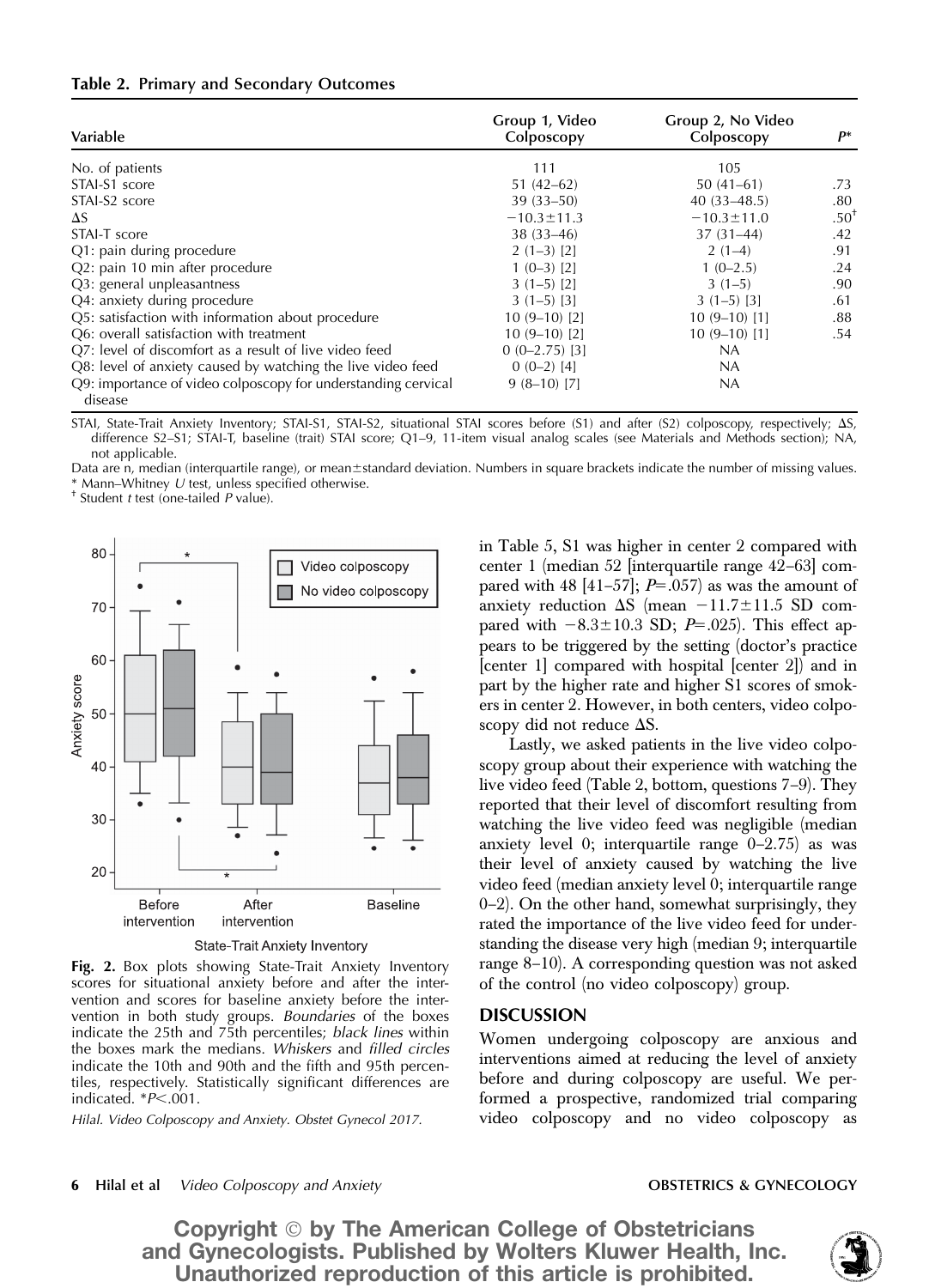### Table 3. Multivariate Analyses

| Independent<br>Variable | <b>Multiple Linear</b><br>(Dependent:<br>$\Delta S$ | <b>Multiple Logistics</b><br>(Dependent: $\Delta S$ , $\leq$<br>$vs. > Median = -9.5$ |
|-------------------------|-----------------------------------------------------|---------------------------------------------------------------------------------------|
| Study group             | .69                                                 | $0.94$ $(0.53 - 1.67)$ ; .84                                                          |
| Study center            | .028                                                | $1.44(0.81 - 2.55); .22$                                                              |
| Age                     | .51                                                 | $0.98$ $(0.95-1.02)$ ; .28                                                            |
| <b>BMI</b>              | .033                                                | $0.96$ (0.90-1.03); .24                                                               |
| Parity                  | .85                                                 | $1.03$ $(0.76 - 1.41)$ ; .85                                                          |
| Allergies               | .31                                                 | $0.95(0.55-1.63); .84$                                                                |
| Smoking                 | .025                                                | $1.94(1.07-3.51); .029$                                                               |
| Education               | .78                                                 | $1.00(0.85 - 1.19)$ ; .96                                                             |
| $level*$                |                                                     |                                                                                       |

OR, odds ratio; BMI, body mass index.

Data are P or odds ratio (5–95% CI); P.

 $\Delta S$  was the primary outcome measure (ie, difference between the situational State-Trait Anxiety Inventory scores measured before and after colposcopy).

Bold indicates statistical significance  $(P<.05)$ . The same variables were retained for both the multiple linear and multiple logistics models.

 $*$  Educational level, range 1–8 (1=minimal education required by law, 8=postgraduate education).

a measure to reduce anxiety associated with this common gynecologic procedure. We found that this is not the case. Video colposcopy is not a meaningful intervention to reduce the level of anxiety among women undergoing colposcopy. In addition, other measures of discomfort such as pain during and 10 minutes after colposcopy, general unpleasantness, anxiety during examination, satisfaction with the information about the procedure, and overall satisfaction were also not positively affected by video colposcopy. Despite the lack of an anxiety-reducing effect, the importance of the live video feed for understanding the disease was rated very highly by the patients. Based on the results of this study, we conclude that video colposcopy should not be regarded as an effective measure to reduce anxiety during colposcopy, but also does not harm patients and is rated highly as an adjunct for patients to better understand cervical dysplasia.

The results of our study are in line with previous data in the literature suggesting that interventions such as sensory focusing and active distraction do not influence pain perception, state anxiety, and affect during colposcopy.<sup>18</sup> Also, the results of our study are in line with those of Kola et  $al^{13}$  who assessed the effect of video colposcopy on blood pressure as a surrogate of distress during colposcopy. They demonstrated that video colposcopy has varying influences on blood pressure depending on the individual patient's coping style. Obviously, live video colposcopy cannot be used as a one-fits-all intervention to reduce

| Table 4. Benefit of Video Colposcopy in Most and |
|--------------------------------------------------|
| Least Anxious Patients                           |

| Variable                     | <b>Most Anxious</b><br>Patients*              | <b>Least Anxious</b><br>Patients <sup>†</sup> |  |
|------------------------------|-----------------------------------------------|-----------------------------------------------|--|
| No. of patients              | 55                                            | 56                                            |  |
| Age $(y)$                    | $36.4 \pm 9.9$                                | $37.7 \pm 11.3$                               |  |
| $BMl$ (kg/m <sup>2</sup> )   | $23.53 \pm 4.53$                              | $24.63 \pm 4.16$                              |  |
| Parity                       | $1(0-2)$                                      | $1(0-2)$                                      |  |
| Allergies (yes/no)           | 26 (47.3)/29                                  | 22 (40.0)/33 [1]                              |  |
| Smoking (yes/no)             | 35 (63.6)/20                                  | 20 (36.4)/35 [1]                              |  |
| Education level <sup>#</sup> | $4(2-5)$ [2]                                  | $4(3-6)$ [1]                                  |  |
| STAI-T score                 | $43(35-54)$                                   | $30(26.25-36)$                                |  |
| STAI-S1 score                | $67(64 - 71)$                                 | 35 (32.25-39)                                 |  |
| STAI-S2 score                | 49 (40-54)                                    | $32(28-38)$                                   |  |
| $P$ (STAI-S1 $vs$            | < .001                                        | .016                                          |  |
| $STAI-S2$ <sup>§</sup>       |                                               |                                               |  |
| $\Delta S$                   | $-20.0 \pm 10.8$                              | $-1.4 \pm 7.1$                                |  |
| Video                        | $-19.0 \pm 11.3$ (n=26)                       | $0.0 \pm 6.8$ (n=27)                          |  |
| colposcopy                   |                                               |                                               |  |
| No video                     | $-21.2 \pm 10.4$ (n=29) $-2.7 \pm 7.3$ (n=29) |                                               |  |
| colposcopy                   |                                               |                                               |  |
| $P$ (video vs no             | .47                                           | .15                                           |  |
| $video)$ <sup>  </sup>       |                                               |                                               |  |

BMI, body mass index; STAI, State-Trait Anxiety Inventory; STAI-T, baseline (trait) STAI scores; STAI-S, situational STAI measured before  $(S1)$  and after  $(S2)$  colposcopy;  $\Delta S$ , difference  $S2-S1$ .

Data are n, mean $\pm$ standard deviation, median (interquartile range), or n (%). Numbers in square brackets indicate the number of missing values.

Bold indicates statistical significance  $(P<.05)$ .

\* Most anxious patients are those with S1 scores in the top quartile.

† Least anxious patients had S1 scores in the lowest quartile.

 $\ddagger$  Educational level, range 1–8 (1=minimal education required by law, 8=postgraduate education).

 $\frac{1}{5}$  Mann–Whitney U test.

<sup>Il</sup> Student t test (two-tailed P values).

anxiety. However, many patients are interested in the colposcopic image and the postintervention ratings regarding video colposcopy as a measure to better understand the disease were very high in our study. Thus, it seems reasonable to offer video colposcopy to women as a potential tool to underscore transparency and as an attempt to make cervical dysplasia easier to understand for affected women. Also, our study is reassuring in that video colposcopy was not harmful and did not increase anxiety both among very anxious as well as less anxious women.

Because our study had a negative result, we want to emphasize that the study may not have had enough power to detect subtle effects or effects in specific subgroups not identified in this study. However, we can rule out that video colposcopy has a major effect on procedure-associated anxiety.

Freeman-Wang et al<sup>3</sup> performed an observational trial and found that women attending a colposcopy clinic for either diagnosis or treatment experienced

VOL. 0, NO. 0, MONTH 2017 **Hilal et al** Video Colposcopy and Anxiety 7

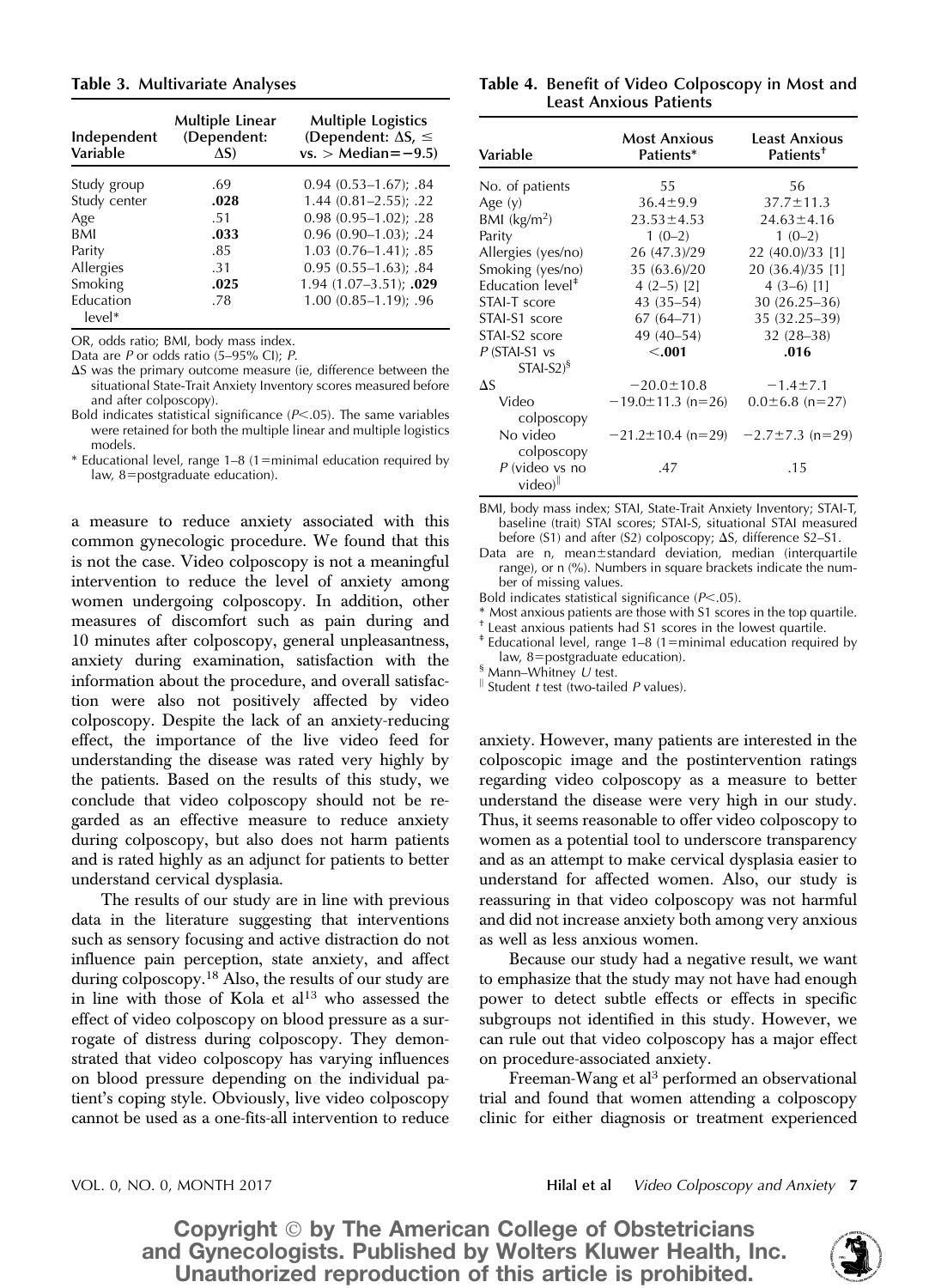

Fig. 3. Box plots showing State-Trait Anxiety Inventory scores for situational anxiety before and after the intervention for the most and least anxious quartiles of patients. Boundaries of the boxes indicate the 25th and 75th percentiles; black lines within the boxes mark the medians. Whiskers and filled circles indicate the 10th and 90th and the fifth and 95th percentiles, respectively. Statistically significant differences between before intervention and after intervention for the combined groups are indicated. Note that there were no statistically significant differences between the video group and the no video group before intervention and after intervention in either the most anxious quartile or the least anxious quartile.  $*P<.001$ ;  $+P<.05$ .

Hilal. Video Colposcopy and Anxiety. Obstet Gynecol 2017.

a high level of anxiety. The highest levels occurred in women attending a one-stop see-and-treat clinic. The introduction of visual information in the form of an explanatory video before attendance significantly reduced anxiety in this study. Based on this observation, it was reasonable for us to hypothesize that letting patients watch a live feed during video colposcopy may also be a way to reduce anxiety during the procedure. However, this was not the case suggesting that visual information is useful to prepare patients for colposcopy but is not beneficial during the examination itself. This lack of an anxiety-reducing effect of video colposcopy was independent of baseline anxiety in our study. Specifically, we found that both the most anxious quartile of patients as well as the least anxious quartile of patients did not benefit from video colposcopy. The most anxious patients had high levels of anxiety both before and after colposcopy, but also lost a high amount of anxiety during the course of colposcopy. They did not, however, benefit from watching the colposcopy live feed. The group of the least anxious patients also lost a significant amount of anxiety during the course of colposcopy, although their absolute anxiety levels both before and after colposcopy were low. They also did not benefit from video colposcopy. In addition, another subgroup of patients with markedly elevated anxiety levels (smokers) also did not benefit from video colposcopy. These subgroup analyses of our study population confirm the lack of an anxietyreducing effect of video colposcopy across different subsets of patients. Clearly, on the other hand, there is no indication based on our data that it increases

|                         | <b>Study Center</b>    |                         |          | <b>Smoking Behavior</b> |                         |           |
|-------------------------|------------------------|-------------------------|----------|-------------------------|-------------------------|-----------|
| Variable                | Center $1(n=91)$       | Center 2 $(n=125)$      | P        | Nonsmokers $(n=105)$    | Smokers $(n=110)$       | P         |
| STAI-T                  | $36(31-44)$            | $39(33 - 45)$           | $.23*$   | $37(29-43)$             | 39 (34 - 45.25)         | $.025*$   |
| STAI-S1                 | $48(41-57)$            | $52(42.5-63.5)$         | $.057*$  | $49(40 - 57.5)$         | $53.5(45-64)$           | $.002*$   |
| STAI-S2                 | $39(33 - 50)$          | $40(33-49)$             | $.97*$   | 38 (32.5-46)            | $41(34 - 51)$           | $.11*$    |
| $\Delta S$              | $-8.3 \pm 10.3$        | $-11.7 \pm 11.5$        | $.025^+$ | $-8.7 \pm 11.0$         | $-11.9 \pm 11.2$        | $.037+$   |
| Video colposcopy        | $-7.4 \pm 10.6$ (n=46) | $-12.3 \pm 11.4$ (n=65) | $.025^+$ | $-9.3 \pm 12.0$ (n=60)  | $-11.4 \pm 10.5$ (n=51) | $.34^{+}$ |
| No video colposcopy     | $-9.2 \pm 10.1$ (n=45) | $-11.1 \pm 11.7$ (n=60) | $.38+$   | $-7.8 \pm 9.4$ (n=45)   | $-12.3 \pm 11.9$ (n=59) | $.043+$   |
| $P$ (video vs no video) | $21^{\dagger}$         | 29 <sup>†</sup>         |          | $.49^{\dagger}$         | $.68^{\dagger}$         |           |
| Smoking (yes/no)        | 44 (48.4)/47           | 66 (53.2)/58 [1]        | $.57^*$  | NA.                     | NA.                     |           |

Table 5. Influence of Study Center and Smoking Behavior

STAI, State-Trait Anxiety Inventory; STAI-T, baseline (trait) STAI scores; STAI-S, situational STAI measured before (S1) and after (S2) colposcopy;  $\Delta S$ , difference S2–S1; NA, not applicable.

Data are median (interquartile range), mean  $\pm$  standard deviation, or n (%). Numbers in square brackets indicate the number of missing values.

Bold indicates statistical significance  $(P<.05)$ .

\* Mann–Whitney U test.<br>† Student t test (two-tailed P values).<br>†  $\chi^2$  test.

### 8 Hilal et al Video Colposcopy and Anxiety **OBSTETRICS & GYNECOLOGY OBSTETRICS & GYNECOLOGY**